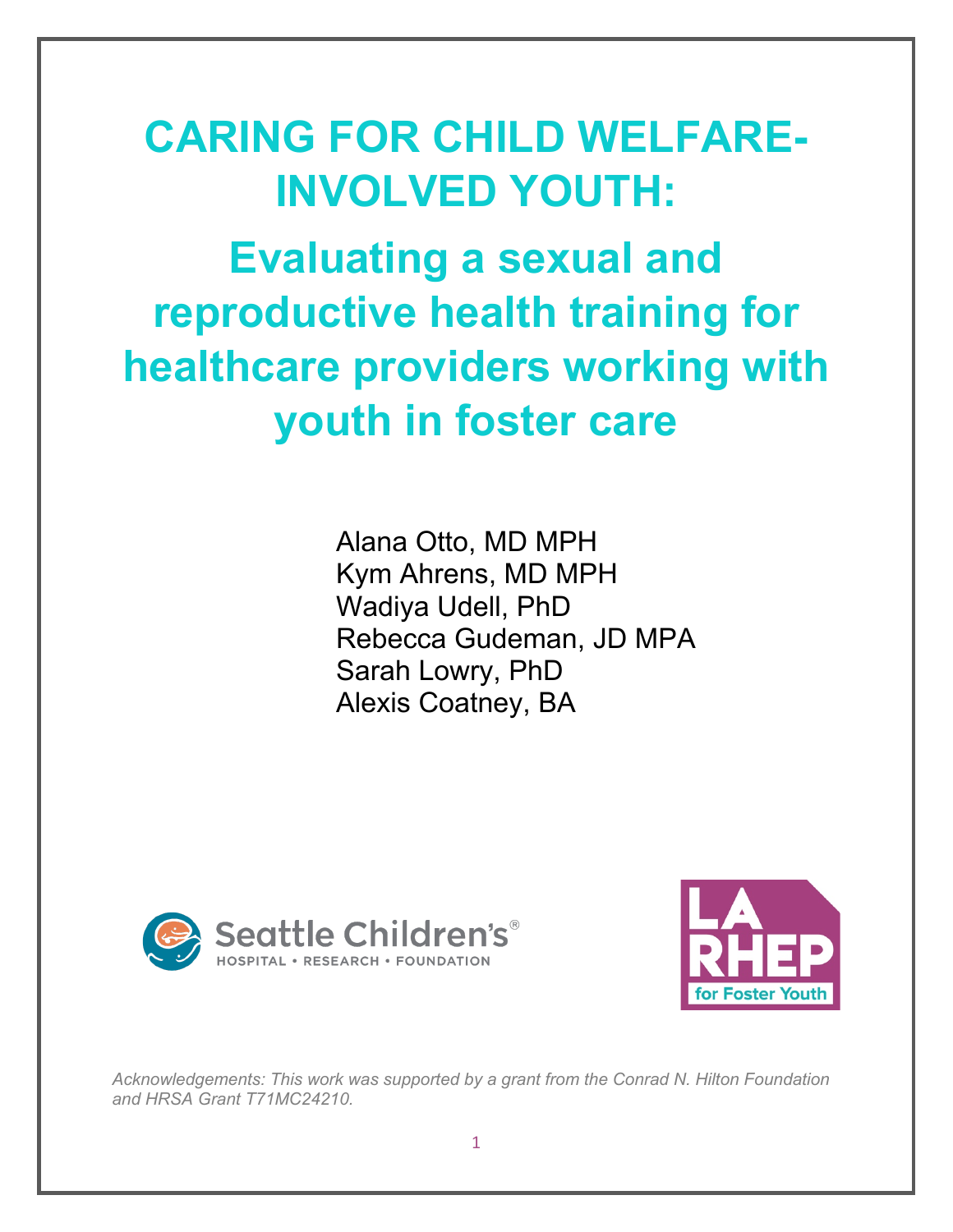CARING FOR CHILD WELFARE-INVOLVED YOUTH: Evaluating a sexual and reproductive health training for healthcare providers working with youth in foster care

## **Purpose**

This report explores healthcare providers' knowledge, attitudes, and self-efficacy around sexual and reproductive health care for foster youth before and after a three-hour training session. A multi-disciplinary team of medical providers, social workers, and attorneys with the Los Angeles Reproductive Health Equity Project for Foster Youth (LA RHEP) developed the training with input from youth in foster care. Specific content areas included (1) health disparities among youth in foster care; (2) practical tools and guidance for providing foster-friendly care; and (3) confidentiality, consent, and reporting laws related to treating youth in foster care.

## **Methods**

#### *Training and sample*

We conducted two three-hour in-person training sessions for a total of 75 healthcare providers in May 2018. Participants included healthcare providers who care for foster youth at medical "Hub" clinics in Los Angeles County, California. Hub clinics are affiliated with the Los Angeles County Department of Health Services and devoted exclusively to the evaluation and ongoing management of health for youth in foster care.

#### *Data collection and instrument*

Participants completed a written 21-item survey before and again immediately after the training. Surveys contained seven multiple choice and three true/false questions designed to assess participants' **knowledge** of the training material. Surveys also included five questions assessing participants' **attitudes** about providing sexual and reproductive health care for youth in foster care and six questions assessing **self-efficacy** related to providing this type of care. The evaluation was reviewed by the Seattle Children's Institutional Review Board and determined to be exempt.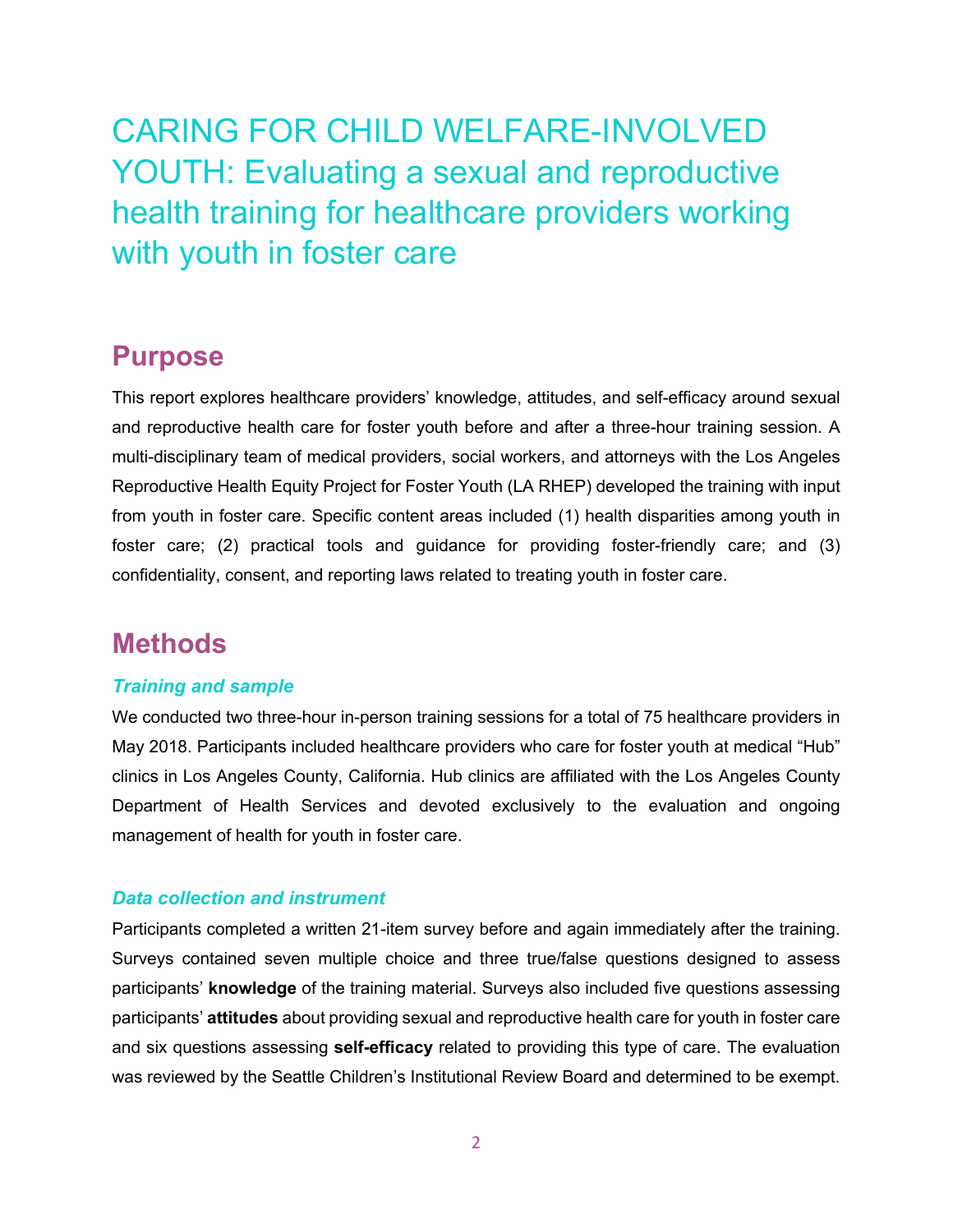# **Analysis**

Knowledge, attitudes, and self-efficacy before and after the training were summarized using frequencies and descriptive statistics. Changes in knowledge (the proportion of correct responses) after the training were evaluated using paired t-tests. Changes in attitudes (proportions of responses) were evaluated using McNemar's test. Self-efficacy responses were converted to numeric scores on a five-point scale, from 1 (strongly disagree) to 5 (strongly agree). Mean pre- and post-training scores for each self-efficacy item were calculated and compared using paired t-tests. Only complete pre- and post-training pairs are included in the analysis for each item.

## **Results**

#### *Participants*

Sixty healthcare providers participated in both pre- and post-training surveys and are included in these analyses.

#### *Knowledge*

As shown in Table 1, participants' knowledge increased significantly on the cumulative/overall score and for six of ten specific items. The largest increase (45%) was in knowing who to notify if a foster youth reports they have been raped or sexually assaulted, followed by knowing that laws do not prohibit social welfare workers from discussing sexual health practices with youth (+28%), knowing current and former foster youth are eligible for MediCal until age 26 if they had an open case as of their 18<sup>th</sup> birthday (+27%), knowing most foster youth who become pregnant do not do so intentionally (+23%), and knowing providers are able to share foster youth's sexual and reproductive health information with child welfare workers only if the youth has signed a medical release authorization (+23%).

Participants' knowledge did not change significantly for four items (see Table 1), likely due to high levels of knowledge pre-training. Pre-training knowledge was high for questions related to the prevalence of pregnancy among youth in foster care (87% of participants answered correctly pretraining), the prevalence of adverse childhood experiences among foster youth (100% correct pre-training), and whether minors may consent to sexual and reproductive healthcare services in California (97% correct pre-training) and remained high after training. Only 45% of participants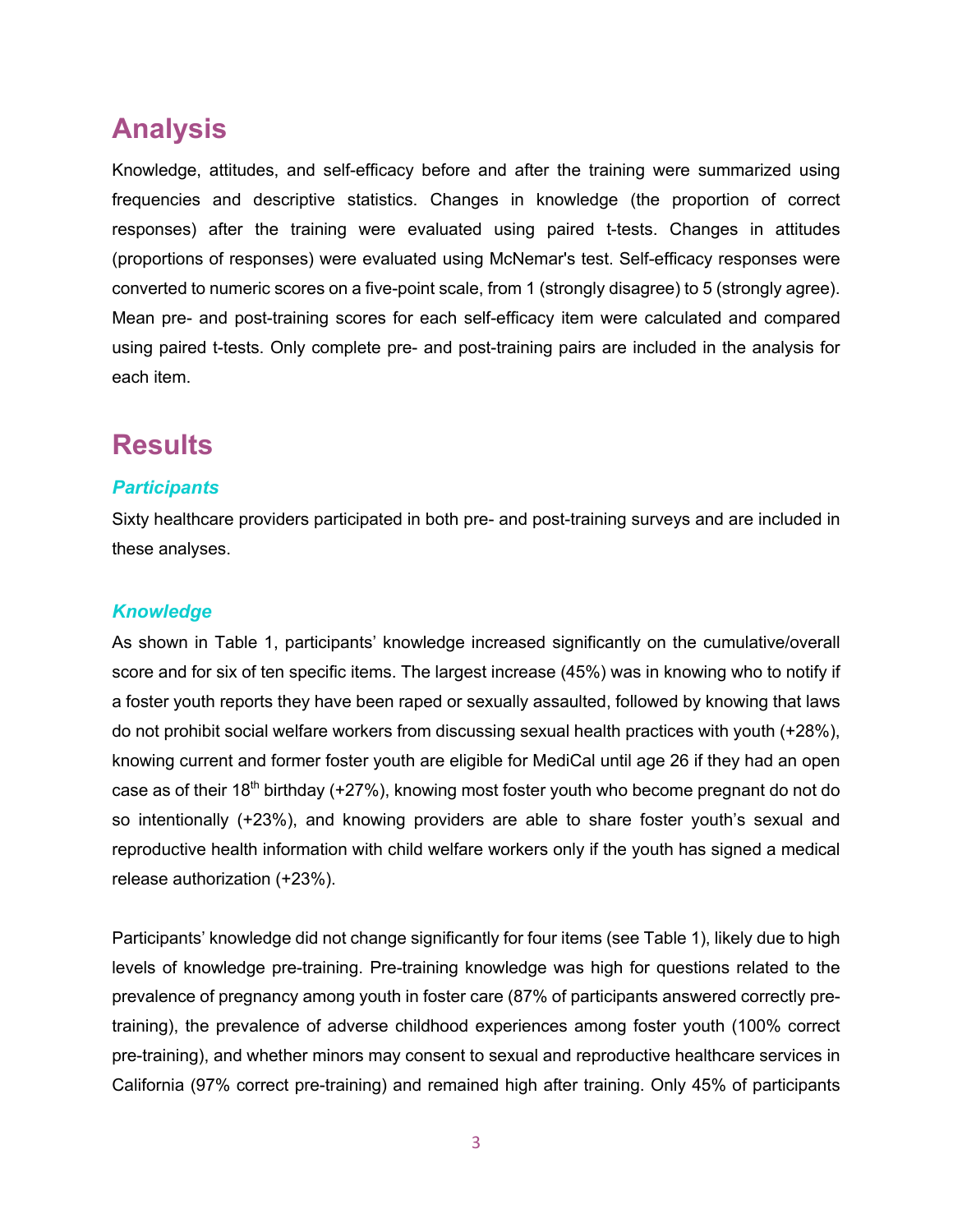were able to correctly identify all appropriate responses from a list of potential questions to ask when taking a sexual and reproductive health history from foster youth both before and after training.

Overall knowledge increased significantly from a mean of 57% of questions correct on pre-training surveys to a mean of 73% of questions correct on post-training surveys, *p* < 0.001. Mean knowledge also increased significantly for each content domain (see Table 2). The pre- to posttraining increase in the mean proportion of questions correct was highest for the confidentiality, consent, and reporting laws domain. After training, knowledge was highest for questions related to health disparities among youth in foster care and lower for questions related to providing fosterfriendly care and confidentiality, consent, and reporting laws.

| Knowledge question                                                                                                                                              | Answer                                                                                                           | Pre-<br>training<br>% correct | Post-<br>training<br>% correct | Change | $\boldsymbol{p}$ |
|-----------------------------------------------------------------------------------------------------------------------------------------------------------------|------------------------------------------------------------------------------------------------------------------|-------------------------------|--------------------------------|--------|------------------|
| If a foster youth under my<br>medical care reports to me that<br>they have been raped or<br>sexually assaulted, I should<br>immediately notify:                 | <b>Child Protective Services</b><br>(CPS)                                                                        | 17%                           | 62%                            | $+45%$ | < 0.001          |
| Which is not a factor<br>contributing to high rates of<br>unintended pregnancy among<br>foster youth in the state of<br>California?                             | Laws prohibiting social welfare<br>workers from discussing sexual<br>health practices with youth                 | 42%                           | 70%                            | $+28%$ | < 0.001          |
| Current and past foster youth<br>are eligible for MediCal:                                                                                                      | Until the age of 26 if they had<br>an open case as of their 18th<br>birthday                                     | 60%                           | 87%                            | $+27%$ | < 0.001          |
| True or false: Most foster youth<br>who become pregnant do so<br>intentionally.                                                                                 | False                                                                                                            | 70%                           | 93%                            | $+23%$ | < 0.001          |
| A caseworker and attorney for<br>a foster youth under your care<br>requests you to share the<br>youth's sexual and reproductive<br>health information. You are: | Able to share the information if<br>you have a signed medical<br>release authorization from the<br>youth on file | 30%                           | 53%                            | $+23%$ | 0.002            |

**TABLE 1.** PROPORTION OF PARTICIPANTS WHO ANSWERED SPECIFIC KNOWLEDGE QUESTIONS CORRECTLY BEFORE AND AFTER TRAINING.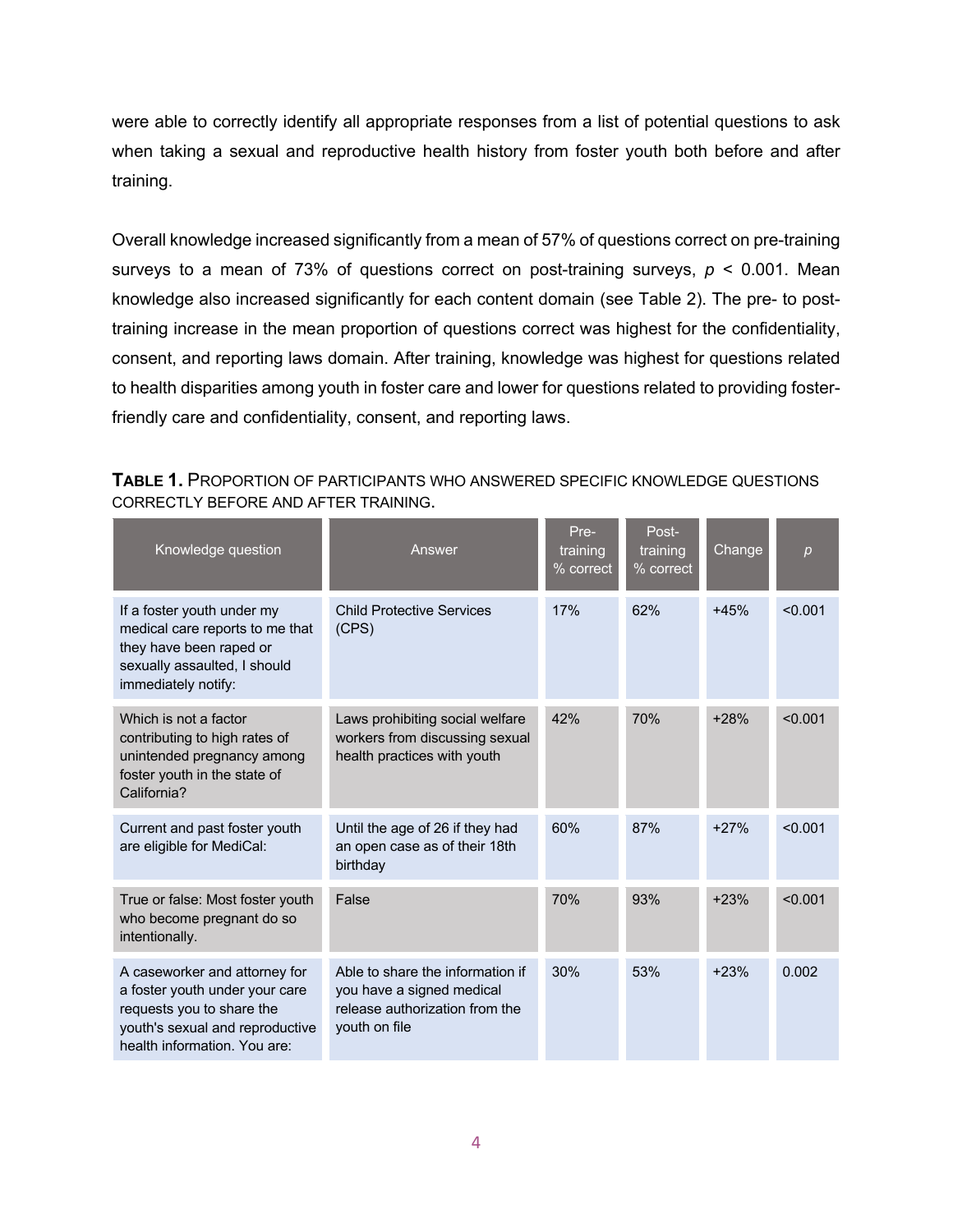### **TABLE 1** (CONTINUED)

| Knowledge question                                                                                                                                                           | Answer                                                                                                                                    | Pre-<br>training<br>% correct | Post-<br>training<br>% correct | Change         | p       |
|------------------------------------------------------------------------------------------------------------------------------------------------------------------------------|-------------------------------------------------------------------------------------------------------------------------------------------|-------------------------------|--------------------------------|----------------|---------|
| When parental involvement is<br>not believed to be harmful,<br>guardians have a right to be<br>informed about the following<br>treatment received by youth in<br>their care: | Emergency and sexual assault                                                                                                              | 18%                           | 37%                            | $+19%$         | 0.011   |
| True or false: Nearly half of<br>foster youth have been<br>pregnant at least once by the<br>age of 19.                                                                       | True                                                                                                                                      | 87%                           | 92%                            | $+5%$          | 0.159   |
| Which of the following are<br>appropriate questions to ask<br>when taking a sexual and<br>reproductive health history from<br>a foster youth? Check all that<br>apply.       | <b>Multiple</b>                                                                                                                           | 45%                           | 45%                            | $\overline{0}$ |         |
| True or false: In the state of<br>California, all minors 12 and<br>older are legally allowed to<br>consent to sexual health<br>services without parental<br>notification.    | True                                                                                                                                      | 97%                           | 97%                            | $\Omega$       |         |
| Compared to non-foster youth,<br>teens in foster care are:                                                                                                                   | At higher risk of experiencing<br>one or more negative<br>reproductive health problems<br>as a result of adverse<br>childhood experiences | 100%                          | 98%                            | $-2%$          | 0.321   |
| Overall                                                                                                                                                                      |                                                                                                                                           | 57%                           | 73%                            | $+16%$         | < 0.001 |

#### **TABLE 2.** PROPORTION OF PARTICIPANTS WHO ANSWERED SPECIFIC KNOWLEDGE QUESTIONS CORRECTLY BY CONTENT DOMAIN.

| Domain                                        | Pre-training<br>% correct | Post-training<br>% correct | Change | D       |
|-----------------------------------------------|---------------------------|----------------------------|--------|---------|
| Confidentiality, consent, and reporting laws  | 40%                       | 62%                        | $+22%$ | < 0.001 |
| Health disparities among youth in foster care | 75%                       | 88%                        | $+13%$ | < 0.001 |
| Providing foster-friendly care                | 53%                       | 66%                        | $+13%$ | 0.004   |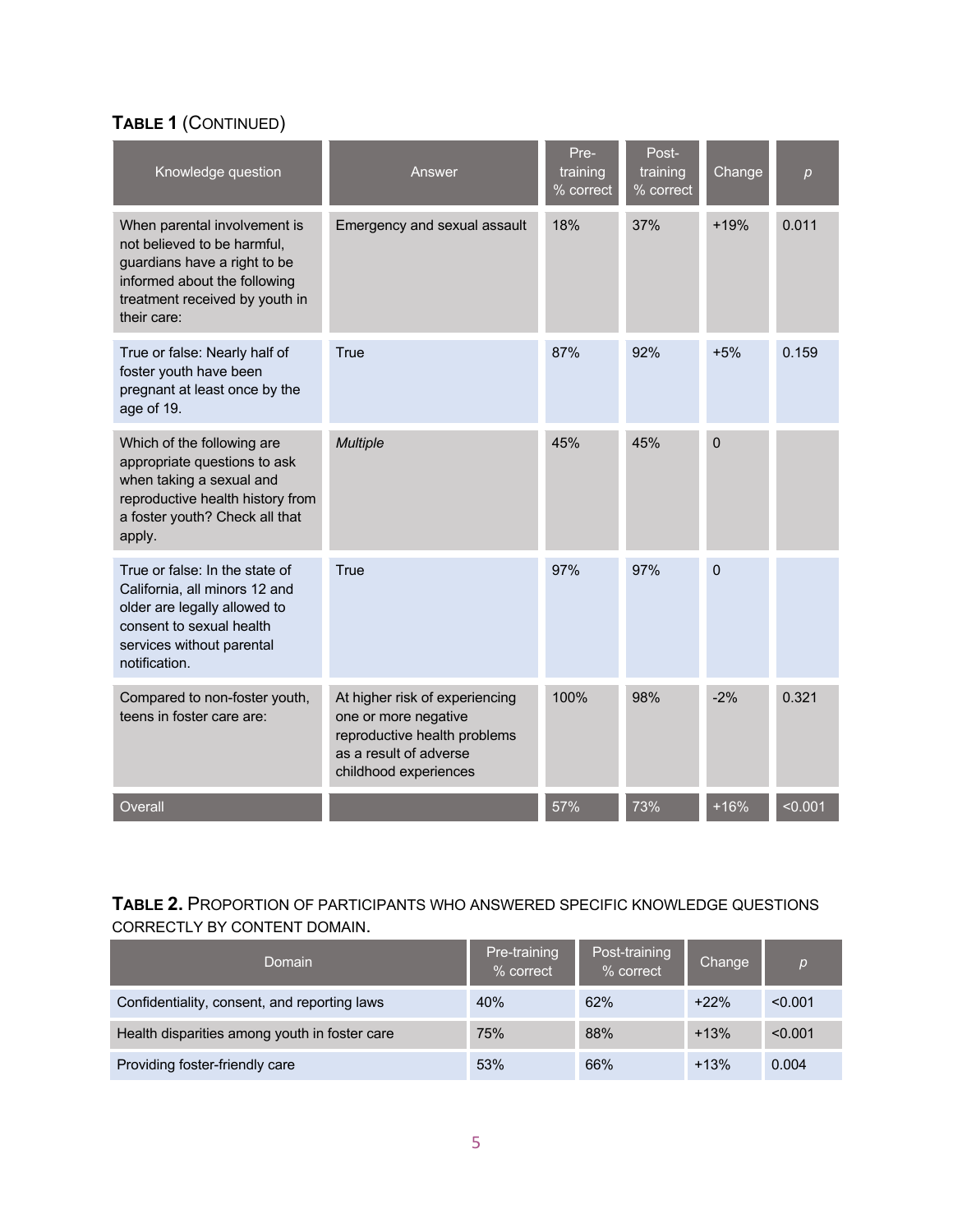#### *Attitudes*

Participants' pre- and post-training responses to questions assessing their attitudes about sexual and reproductive health services for foster youth are summarized in Table 3.

All participants agreed or strongly agreed with the statement "By screening for adverse childhood experiences, I can be better informed about the different health risk behaviors foster youth may be engaged in" before training; after training, 98% of participants agreed or strongly agreed with the statement, while 1 participant (2%) was neutral. The proportion of participants who strongly agreed increased significantly from 64% pre-training to 84% post-training, *p* = 0.007.

The majority of participants disagreed or strongly disagreed that "informing youth in the foster system about contraceptive options is only marginally helpful in reducing pregnancies because most foster youth want to become pregnant," both before (79%) and after (85%) training. The proportion of participants who strongly disagreed increased significantly from pre- (34%) to posttraining (59%), *p* = 0.002.

All participants agreed or strongly agreed with the statement "By fostering a positive relationship with my patient in foster care, I can increase the likelihood that they will feel comfortable talking about sensitive information with me," both before and after training. There was no significant difference in the proportions of participants who strongly agreed with the statement before and after training.

Prior to training, 88% of participants agreed or strongly agreed that providers "should ensure youth choose the most efficacious contraceptive that is safe for the youth to use, irrespective of historical reproductive coercion that may influence youth's perceptions of long-acting reversible contraceptives." After training, the proportion of participants who agreed or strongly agreed was similar (89%), and the proportion of participants who strongly agreed did not change significantly from pre- to post-training.

In California, minors have a constitutional right to obtain an abortion confidentially. Prior to the training, less than half of participants (49%) disagreed or strongly disagreed with the statement "Healthcare providers should not conduct an abortion procedure on a minor without guardian knowledge or consent," while 26% were neutral. The majority (88%) disagreed or strongly disagreed after training. The proportion of participants who strongly disagreed increased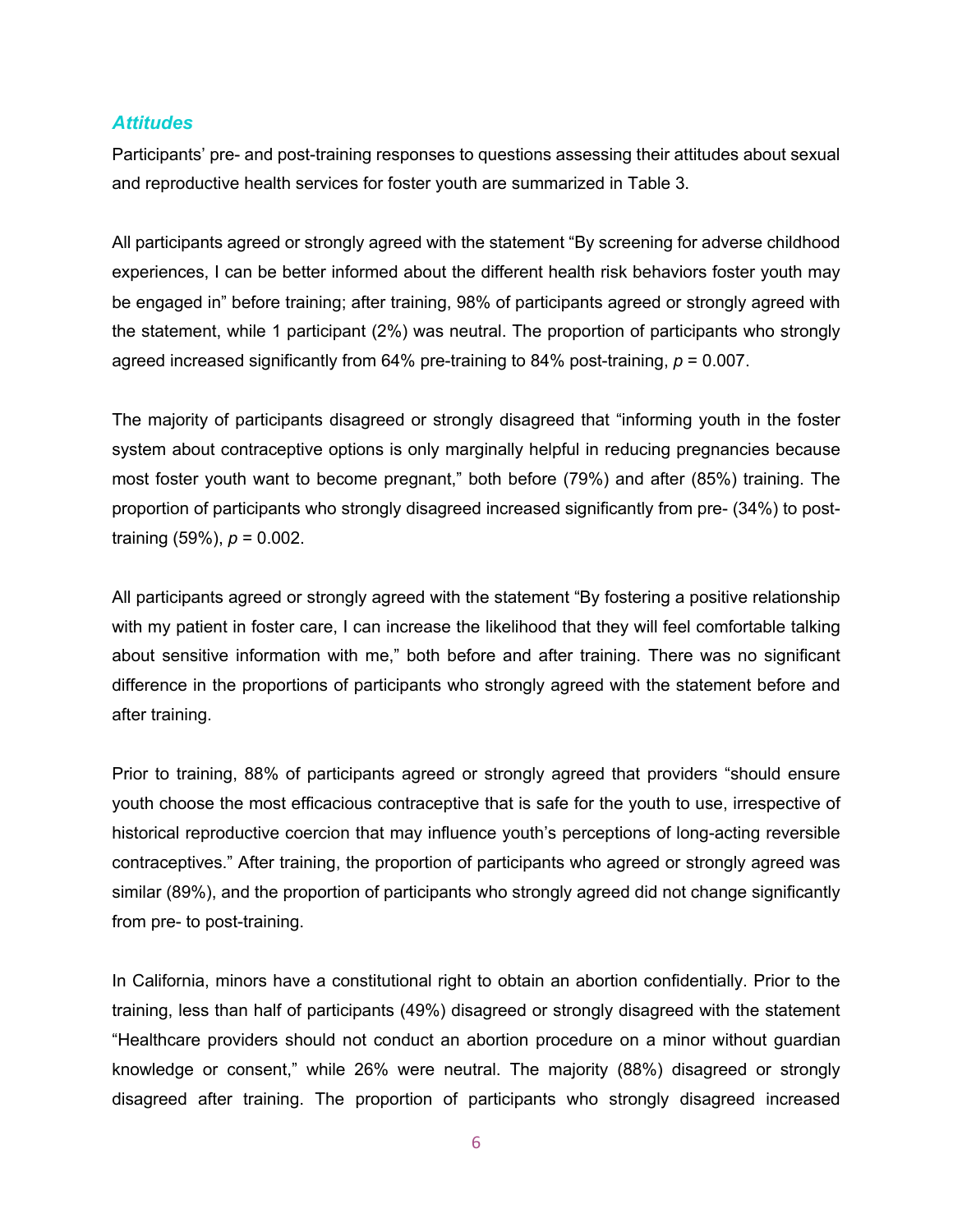significantly from pre- (28%) to post-training (57%), *p* <0.001, indicating the proportion of providers who understood that neither guardian notice nor consent is necessary to conduct an abortion was significantly higher after training than before the training.

| <b>TABLE 3. PARTICIPANTS' ATTITUDES ABOUT SEXUAL AND REPRODUCTIVE HEALTH SERVICES FOR</b> |  |
|-------------------------------------------------------------------------------------------|--|
| FOSTER YOUTH BEFORE AND AFTER TRAINING.                                                   |  |

|                                                                                                                                                                                                                                                                         | Strongly<br>agree<br>(%) | Agree<br>$(\% )$ | $\overline{\text{Neutral}}\left(\% \right)$ | <b>Disagree</b><br>(% ) | Strongly<br>disagree<br>$(\% )$ |  |  |  |
|-------------------------------------------------------------------------------------------------------------------------------------------------------------------------------------------------------------------------------------------------------------------------|--------------------------|------------------|---------------------------------------------|-------------------------|---------------------------------|--|--|--|
| By screening for adverse childhood experiences, I can be better informed about the different health risk behaviors<br>foster youth may be engaged in $(n = 58)$                                                                                                         |                          |                  |                                             |                         |                                 |  |  |  |
| Pre-training                                                                                                                                                                                                                                                            | 37 (64%)                 | 21 (36%)         | $\mathbf 0$                                 | $\Omega$                | $\Omega$                        |  |  |  |
| Post-training                                                                                                                                                                                                                                                           | 49 (84%)*                | 8(14%)           | 1(2%)                                       | $\overline{0}$          | $\mathbf 0$                     |  |  |  |
| Informing youth in the foster system about contraceptive options is only marginally helpful in reducing pregnancies<br>because most foster youth want to become pregnant ( $n = 58$ )                                                                                   |                          |                  |                                             |                         |                                 |  |  |  |
| Pre-training                                                                                                                                                                                                                                                            | $\mathbf 0$              | 5(9%)            | 7(12%)                                      | 26 (45%)                | 20 (34%)                        |  |  |  |
| Post-training                                                                                                                                                                                                                                                           | 5(9%)                    | 3(5%)            | $1(2\%)$                                    | 15 (26%)                | 34 (59%)**                      |  |  |  |
| By fostering a positive relationship with my patient in foster care, I can increase the likelihood that they will feel<br>comfortable talking about sensitive information with me ( $n = 57$ )                                                                          |                          |                  |                                             |                         |                                 |  |  |  |
| Pre-training                                                                                                                                                                                                                                                            | 44 (77%)                 | 13 (23%)         | $\pmb{0}$                                   | $\mathbf 0$             | $\mathbf 0$                     |  |  |  |
| Post-training                                                                                                                                                                                                                                                           | 49 (86%)                 | 8(14%)           | 0                                           | $\mathbf 0$             | $\mathbf 0$                     |  |  |  |
| Although various historical practices may make youth in foster care suspicious of using long-acting reversible<br>contraceptives, it is important that providers ensure youth choose the most efficacious contraceptive that is safe for<br>the youth to use $(n = 57)$ |                          |                  |                                             |                         |                                 |  |  |  |
| Pre-training                                                                                                                                                                                                                                                            | 32 (56%)                 | 18 (32%)         | 5(9%)                                       | $\mathbf 0$             | 2(4%)                           |  |  |  |
| Post-training                                                                                                                                                                                                                                                           | 40 (70%)                 | 11 (19%)         | 4(7%)                                       | 1(2%)                   | $1(2\%)$                        |  |  |  |
| Healthcare providers should not conduct an abortion procedure on a minor without guardian knowledge or consent<br>$(n = 58)$                                                                                                                                            |                          |                  |                                             |                         |                                 |  |  |  |
| Pre-training                                                                                                                                                                                                                                                            | $1(2\%)$                 | 8(14%)           | 15 (26%)                                    | 18 (21%)                | 16 (28%)                        |  |  |  |
| Post-training                                                                                                                                                                                                                                                           | 4(7%)                    | $\mathbf 0$      | 3(5%)                                       | 18 (31%)                | 33 (57%)***                     |  |  |  |
|                                                                                                                                                                                                                                                                         |                          |                  |                                             |                         |                                 |  |  |  |

\**p*-value for pre-training to post-training change is 0.007

\*\**p*-value for pre-training to post-training change is 0.002

\*\*\**p*-value for pre-training to post-training change is <0.001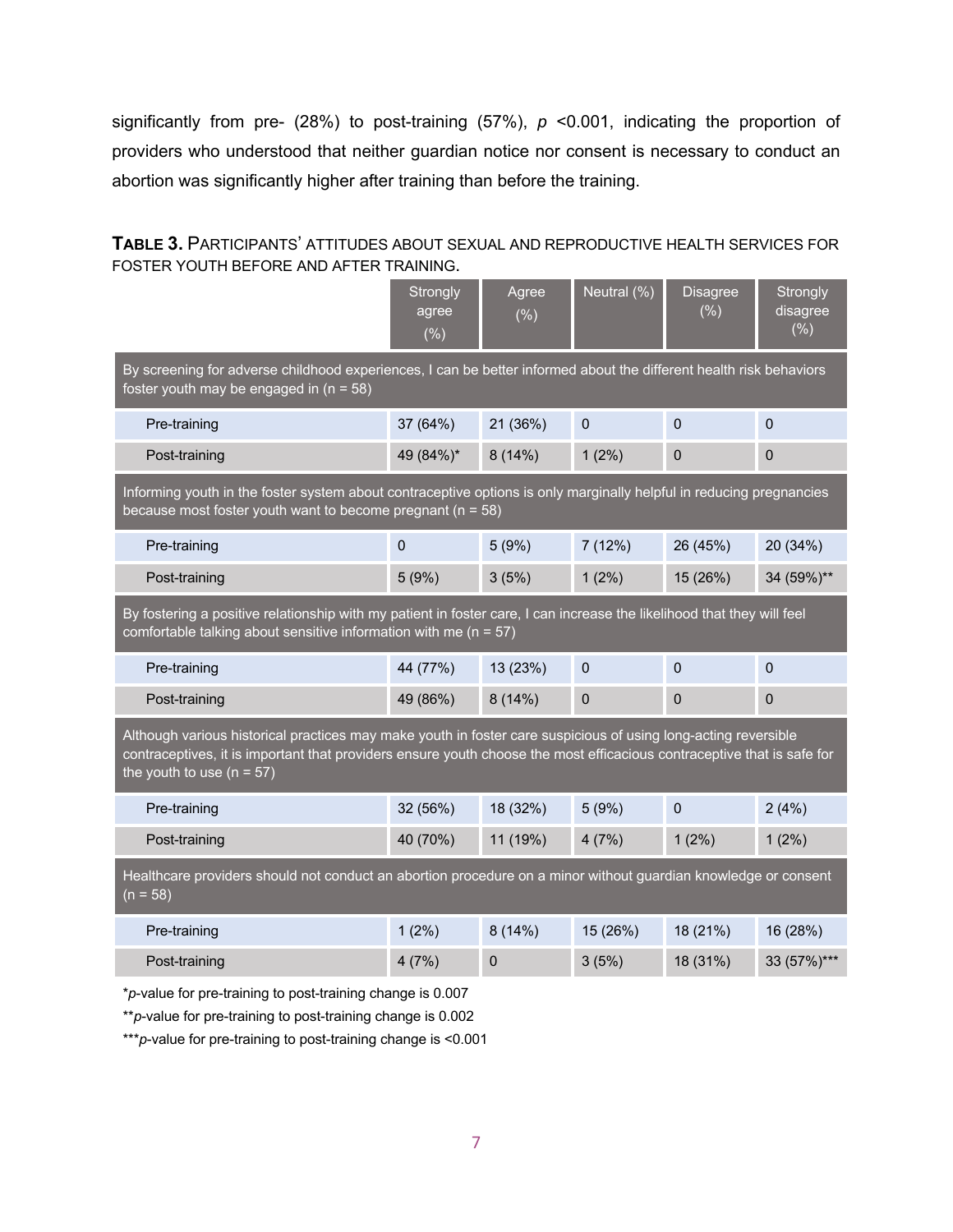#### *Self-efficacy*

Mean self-efficacy scores increased significantly from pre- to post-training for five of six items (see Table 4). The largest improvement (+0.72) was seen for the item "I can effectively discuss sexual exploitation and abuse with a youth I am caring for."

| Item                                                                                                                                                                                   |              | Pre-training |           | Post-training |           |                   |         |
|----------------------------------------------------------------------------------------------------------------------------------------------------------------------------------------|--------------|--------------|-----------|---------------|-----------|-------------------|---------|
|                                                                                                                                                                                        | $\mathsf{n}$ | Mean         | <b>SD</b> | <b>Mean</b>   | <b>SD</b> | <b>Difference</b> | p       |
| I can effectively discuss sexual<br>exploitation and abuse with a<br>youth I am caring for                                                                                             | 58           | 3.60         | 1.01      | 4.32          | 0.81      | $+0.72$           | < 0.001 |
| I am comfortable providing sexual<br>health services for a 12-year-old<br>without parent/guardian<br>knowledge or consent                                                              | 59           | 3.91         | 1.00      | 4.52          | 0.75      | $+0.61$           | < 0.001 |
| If I suspect child abuse of a foster<br>youth in my care, I am confident<br>in knowing who to report it to                                                                             | 58           | 4.25         | 0.92      | 4.78          | 0.42      | $+0.53$           | < 0.001 |
| I am comfortable discussing<br>community suspicions and<br>cultural myths about the negative<br>impacts of long-acting<br>contraceptives with youth                                    | 59           | 3.64         | 1.03      | 4.15          | 0.86      | $+0.51$           | < 0.001 |
| I am confident explaining to a<br>guardian, social worker, or lawyer<br>that I will not share youth's sexual<br>and reproductive health<br>information without proper<br>authorization | 59           | 4.35         | 0.88      | 4.80          | 0.41      | $+0.45$           | < 0.001 |
| I know how to determine whether<br>a patient is in the foster system                                                                                                                   | 57           | 3.91         | 0.96      | 4.10          | 1.07      | $+0.19$           | 0.170   |

# **Limitations of the Evaluation**

This evaluation was limited by its small sample size as well as its low survey response rate. Additionally, due to time constraints among participants, trainers were unable to collect information on participant demographics, such as age, gender identity, type of provider, or years in practice. Future evaluations would benefit from assessing relationships between demographic characteristics and training outcomes. Finally, this evaluation only assessed outcomes immediately after training. Further study is needed to determine whether improvements in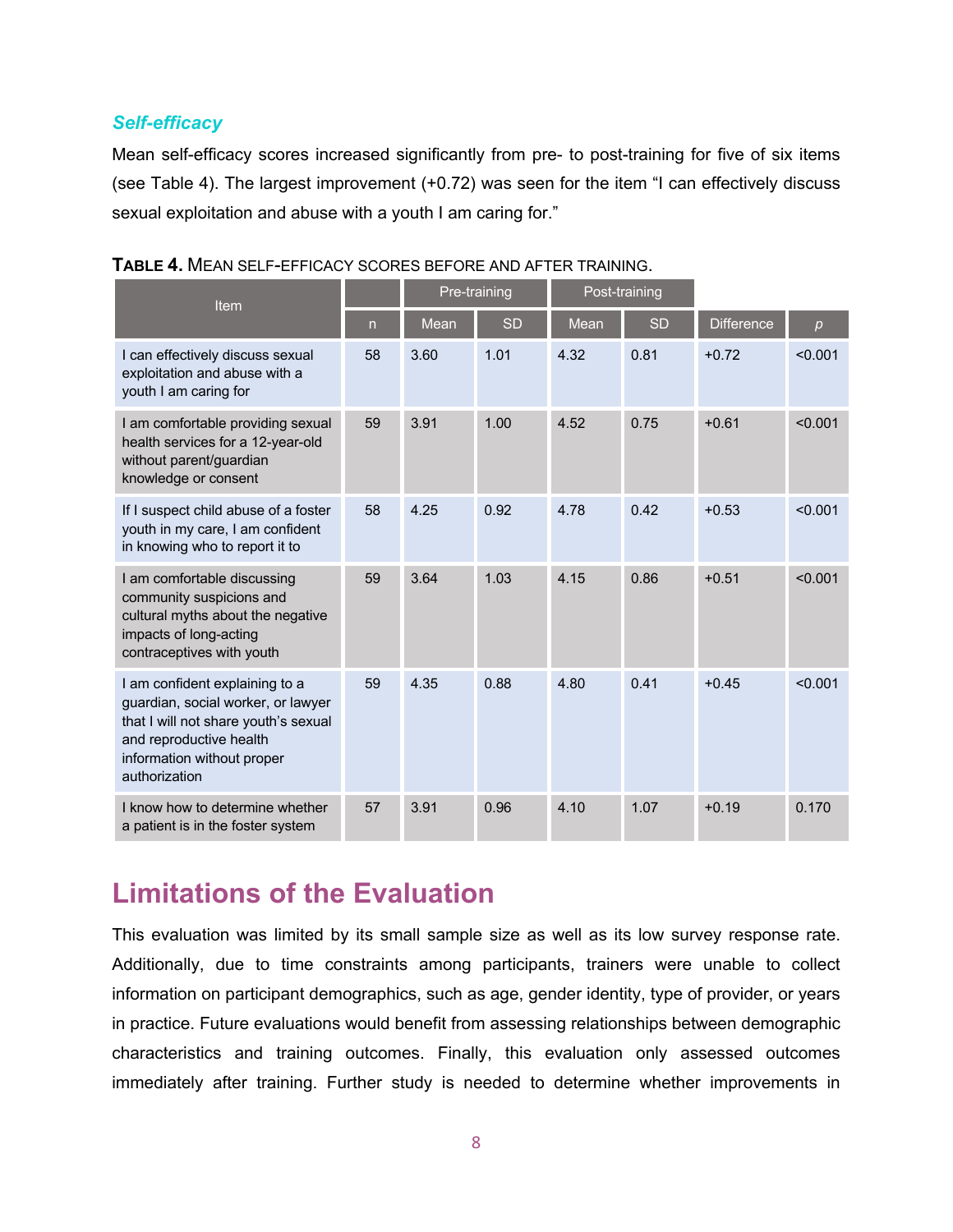knowledge, attitudes, and self-efficacy persist over time and whether these findings are associated with improved outcomes for foster youth. The most rigorous way to evaluate this training would be to compare outcomes among healthcare providers who take the training with outcomes in a control group of providers who have not yet taken the training.

## **Discussion and Conclusions**

Providers' pre-training knowledge of the unique sexual and reproductive health-related needs of youth in foster care was low, particularly in the areas of providing foster-friendly care and legal requirements for consent, confidentiality, and reporting. The training significantly improved providers' overall knowledge about sexual and reproductive healthcare for foster youth immediately post-training. Both before and after training, participants demonstrated significant knowledge gaps related to taking an appropriate sexual and reproductive health history and the types of health information that may be shared with guardian(s), suggesting a need for further training in these areas.

Training also significantly changed providers' attitudes around the importance of screening foster youth for adverse childhood experiences, the effectiveness of discussing contraception in reducing pregnancy among foster youth, and the appropriateness of performing an abortion for a minor without guardian consent or knowledge.

Both before and after training, a large majority of participants agreed that providers should ensure youth choose the most effective contraceptive option, irrespective of the youth's preferences. This finding likely reflects providers' familiarity with recommendations (e.g., from the American Academy of Pediatrics) to treat long-acting reversible contraceptives (LARC) as "first-line" for adolescents and to provide tiered contraceptive counseling in which LARC are discussed first. This finding may also suggest providers have implicit or explicit biases about the behaviors, risks, and needs of youth in foster care. This indicates a need for training about both historical and ongoing reproductive coercion in the United States; it also suggests a need for further training around the importance of a shared decision-making contraceptive counseling model, which focuses on the patient's priorities and preferences and directs the provider to support youth in choosing the contraceptive methods youth feel are best for them. Interestingly, although participants indicated they believe they should ensure youth choose LARC regardless of historical practices that may make youth in foster care suspicious of these devices, their reported self